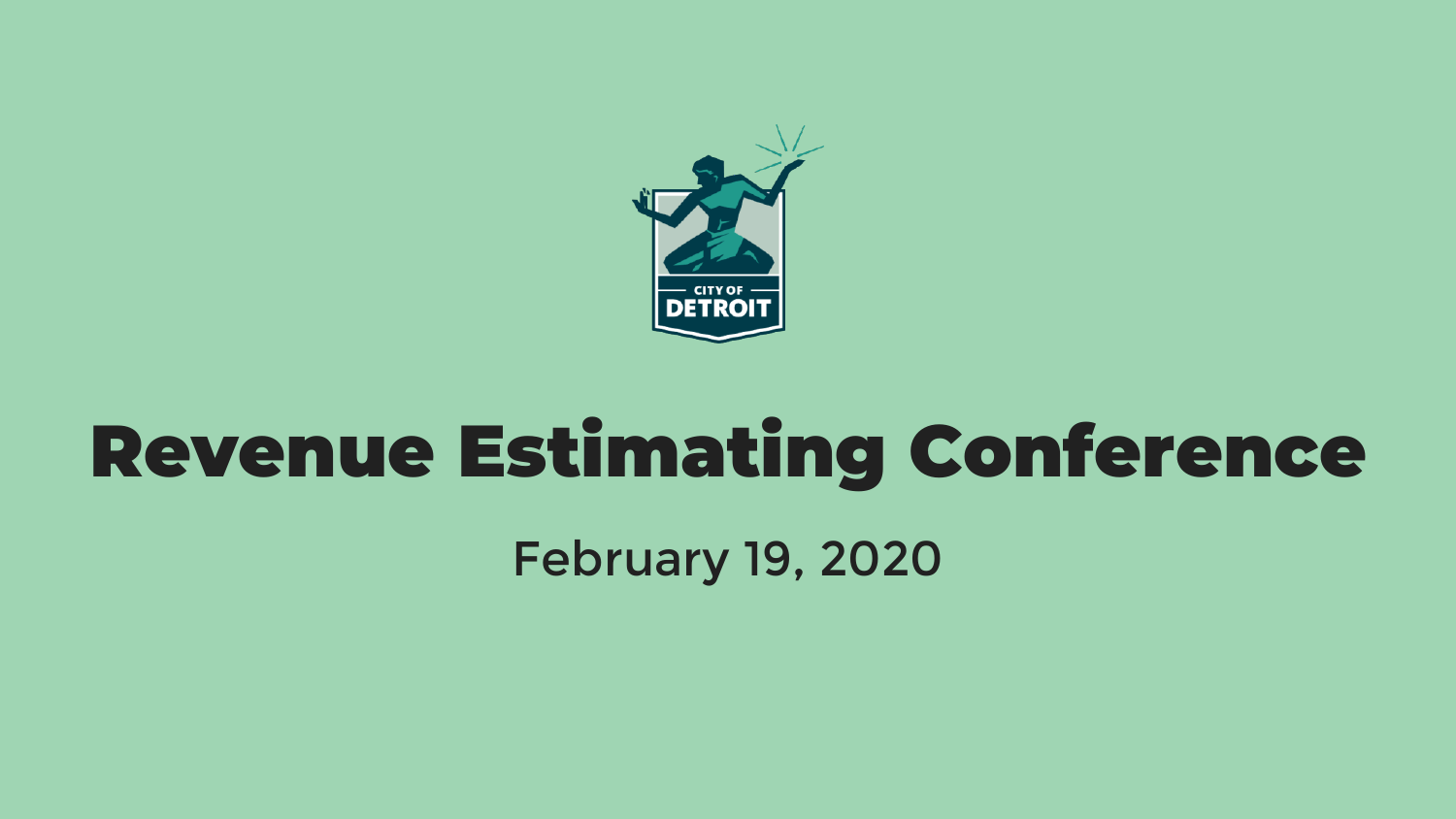## **Overview**

- Michigan PA 279 of 1909, Section 117.4t(1)(d), as amended by PA 182 of 2014, states the City of Detroit shall hold independent biannual revenue estimating conferences (in September and February) that establish the official economic forecast and forecast of anticipated City revenues.
- Revenue estimates must be approved by the voting principals:
	- David P. Massaron: Chief Financial Officer, City of Detroit
	- Eric Bussis: Chief Economist and Director, Office of Revenue and Tax Analysis, Michigan Department of Treasury
	- George Fulton, PhD: Director Emeritus, Research Professor Emeritus, Research Seminar In Quantitative Economics (RSQE), Department of Economics, University of Michigan
- The estimates include the current fiscal year (FY 2020) and the next four years (FY 2021 FY 2024).
- They set the revenues for the City's FY 2021 budget and FY 2021 FY 2024 Four-Year Financial Plan.

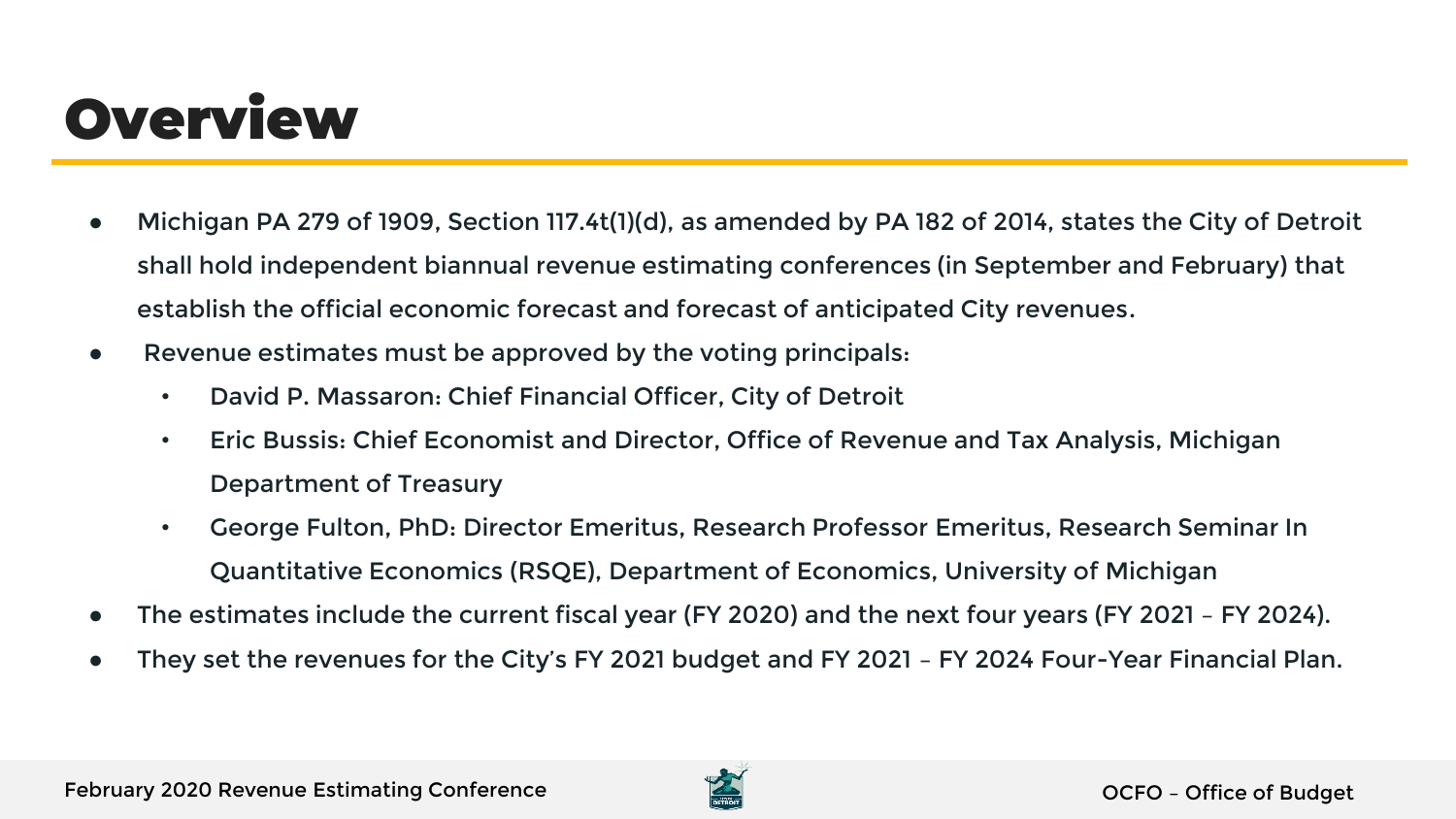## FY 2021 Revenue Summary, All Funds



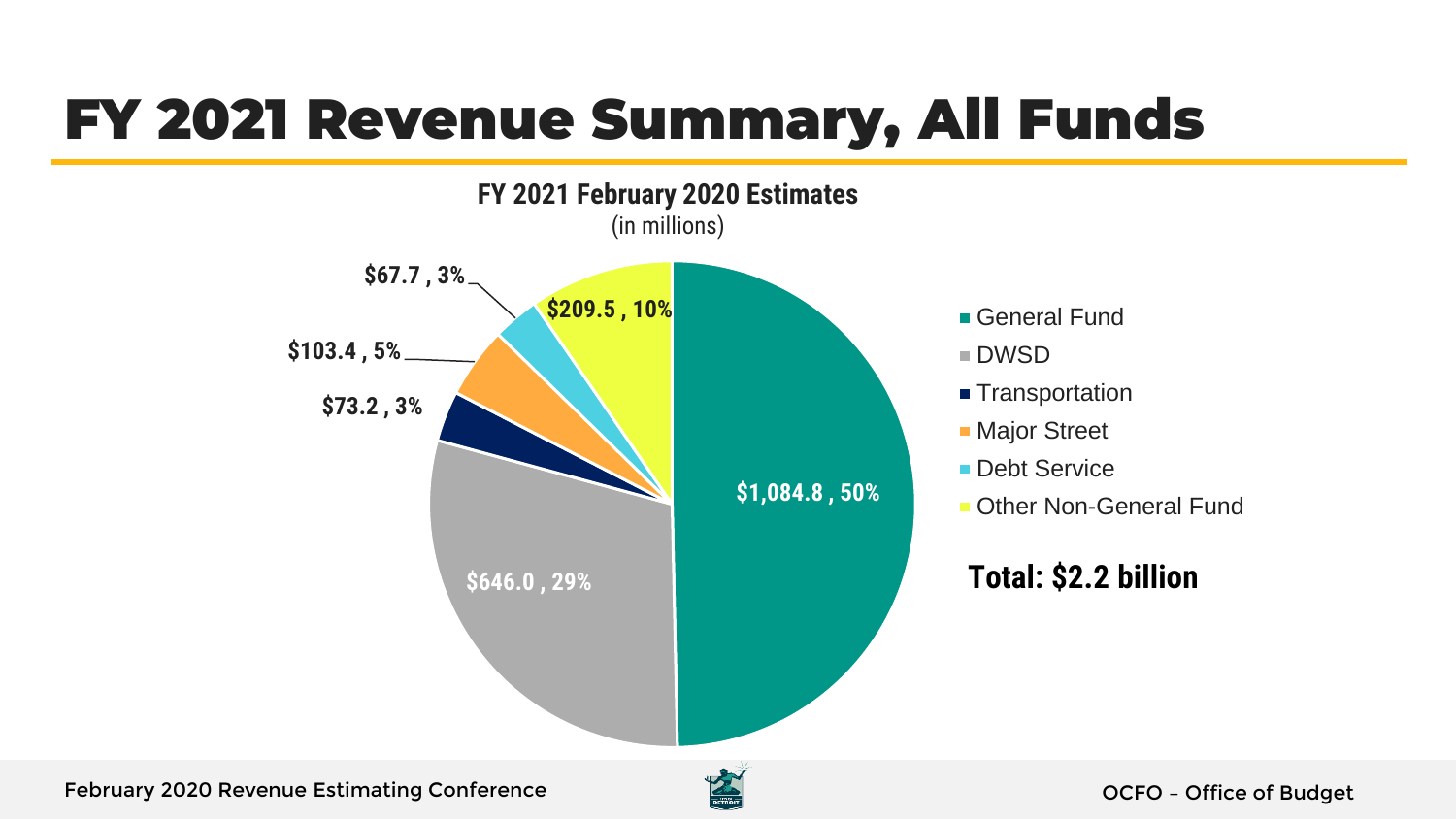## General Fund Revenues



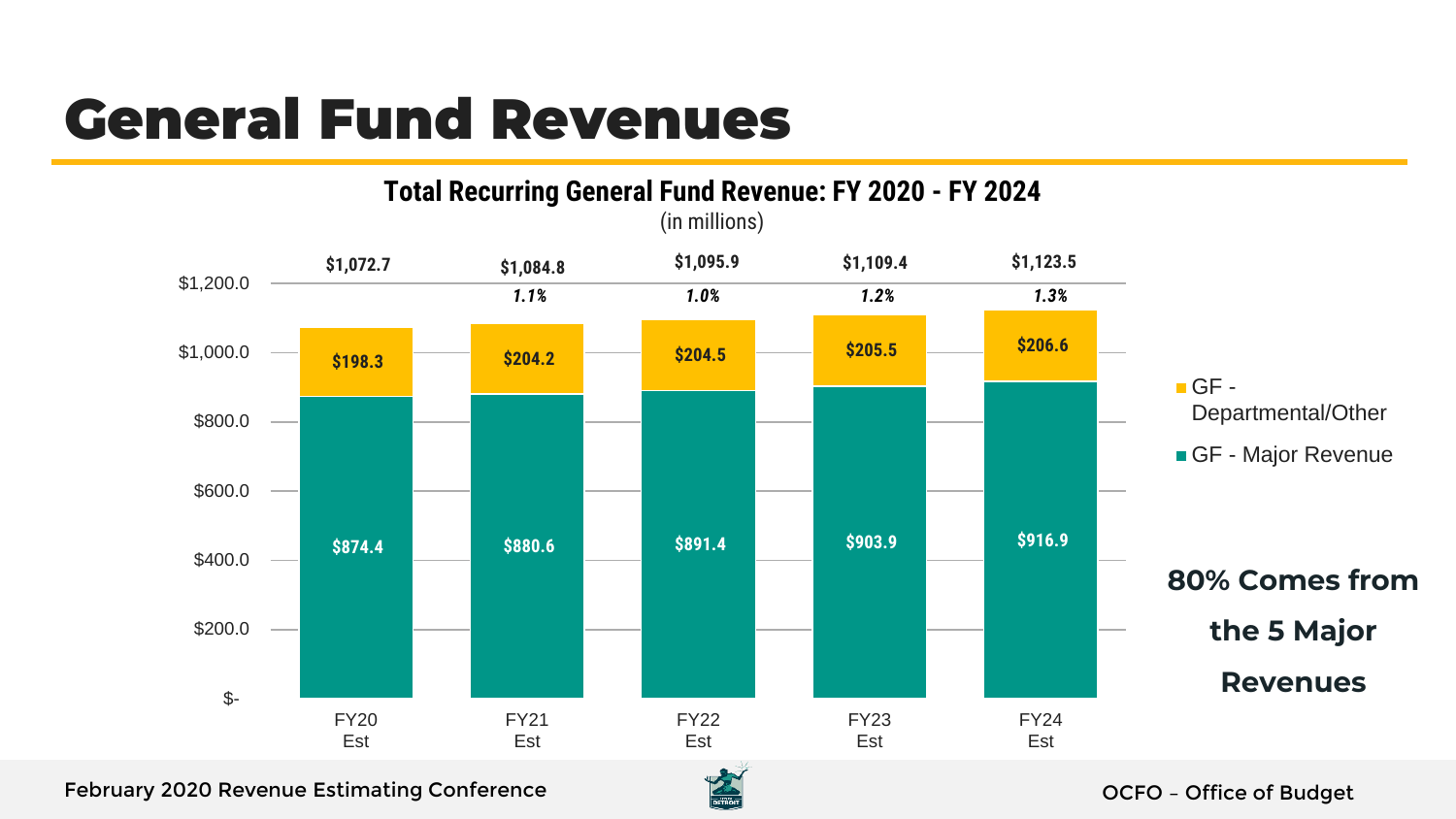## Major Revenues

**Recurring Major Tax Revenue History and Projection: FY 2018 - FY 2024** (in millions)



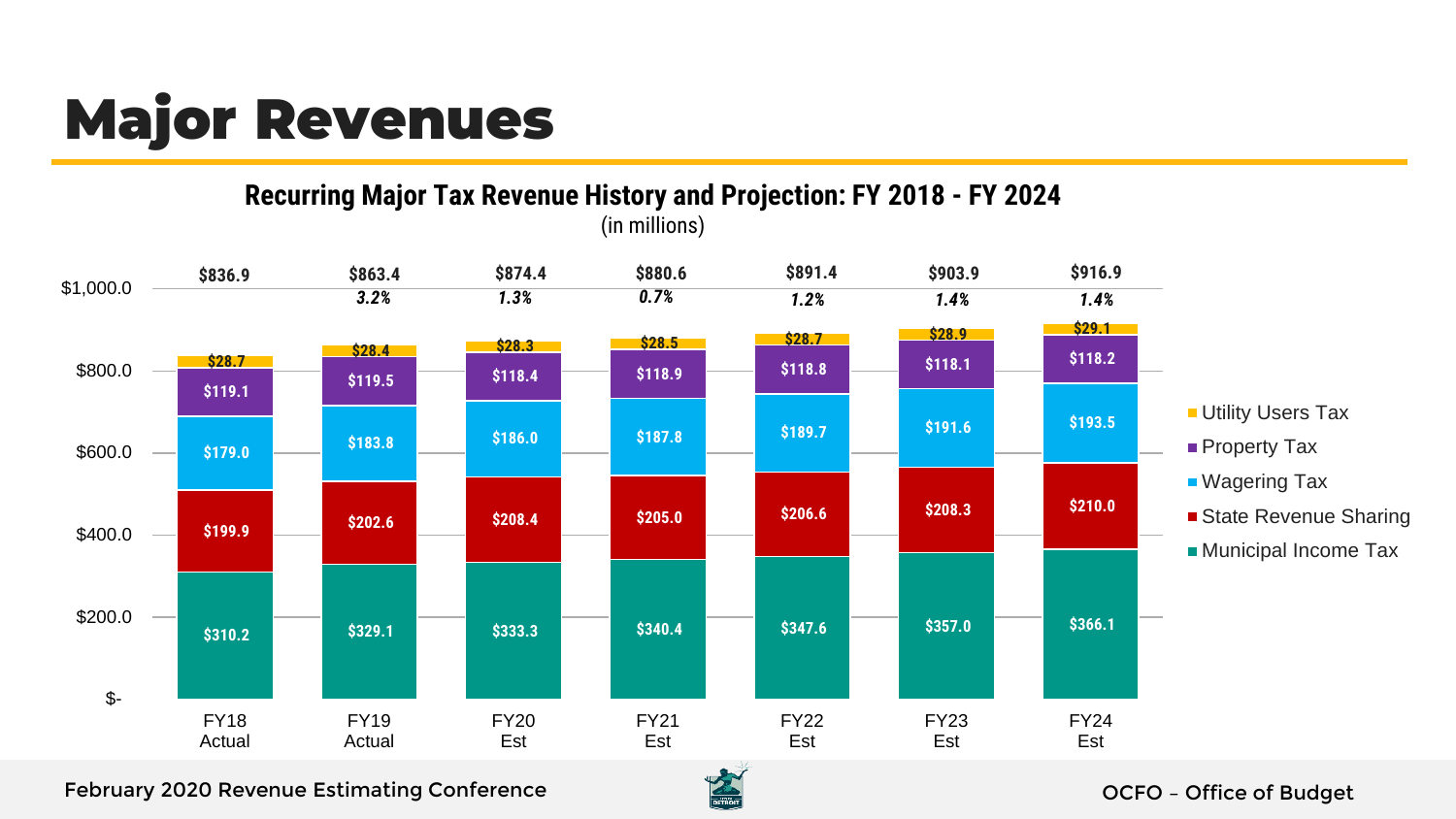### Income Tax



February 2020 Revenue Estimating Conference **OCFO** – Office of Budget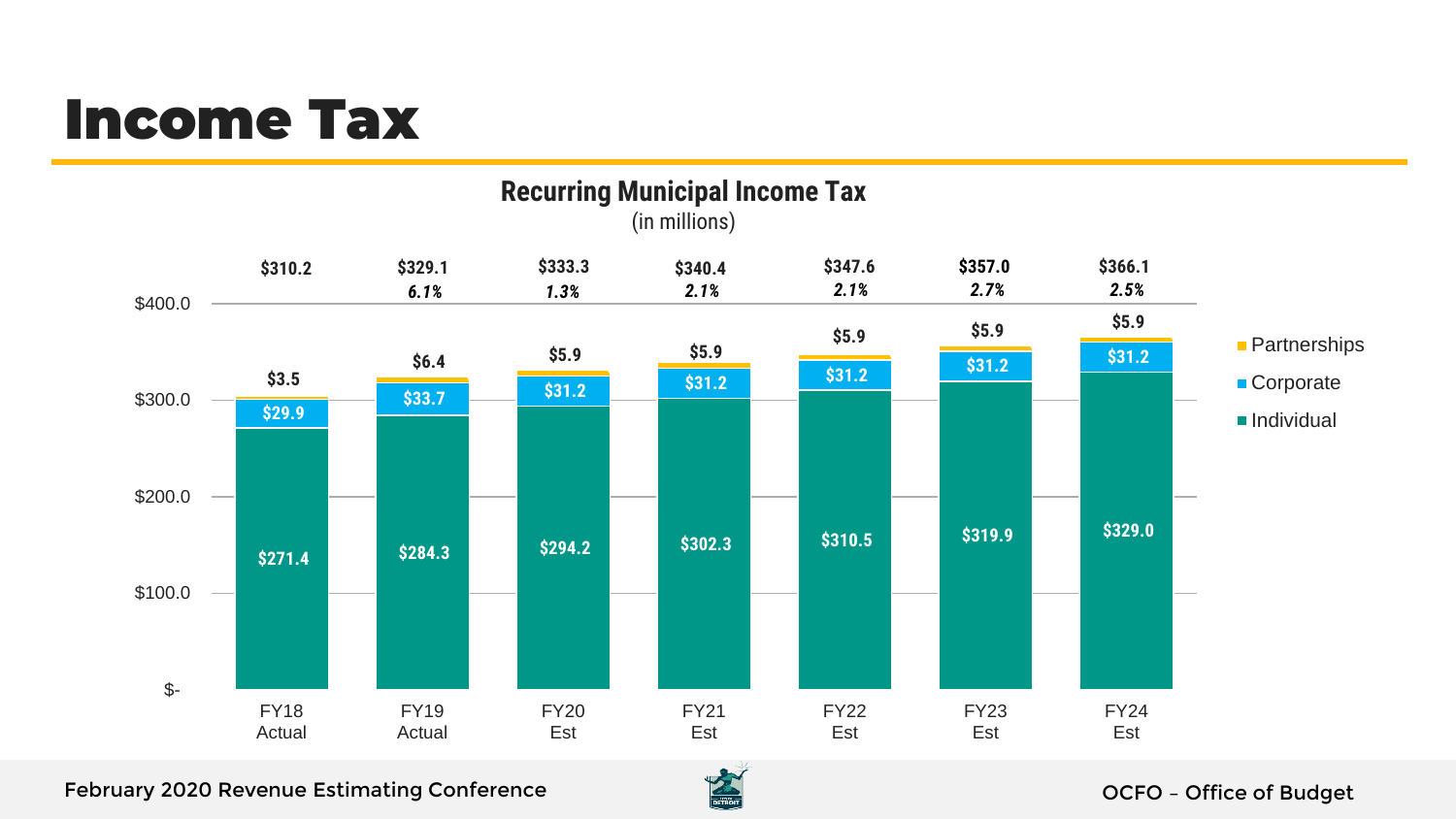## Property Tax



■ Special Acts Delinquent Collections ■ Current Year Collections

February 2020 Revenue Estimating Conference **OCFO** CONFORCING CONFORCING CONFORCING CONFORCING CONFORCING CONFOR

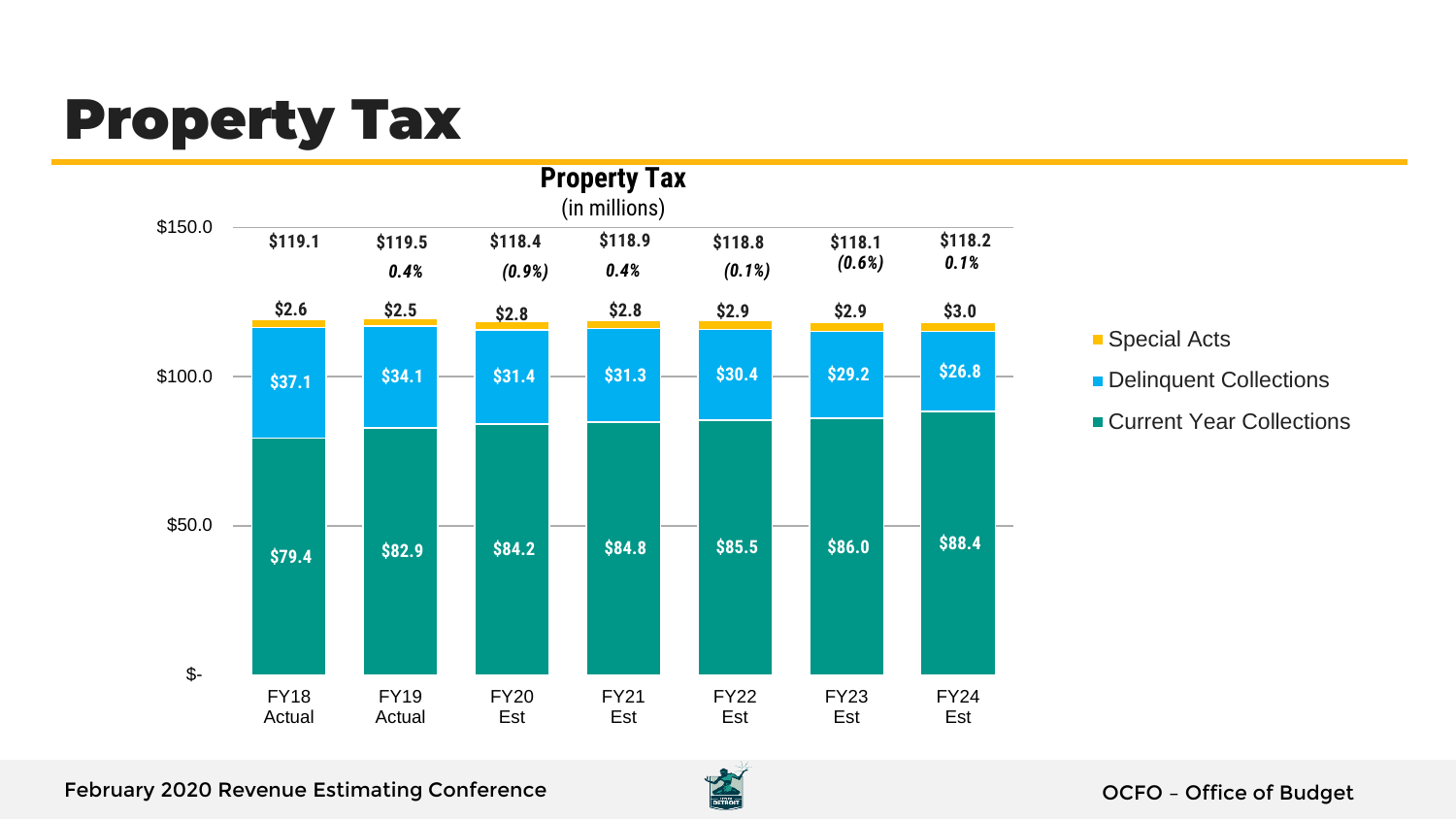## State Revenue Sharing



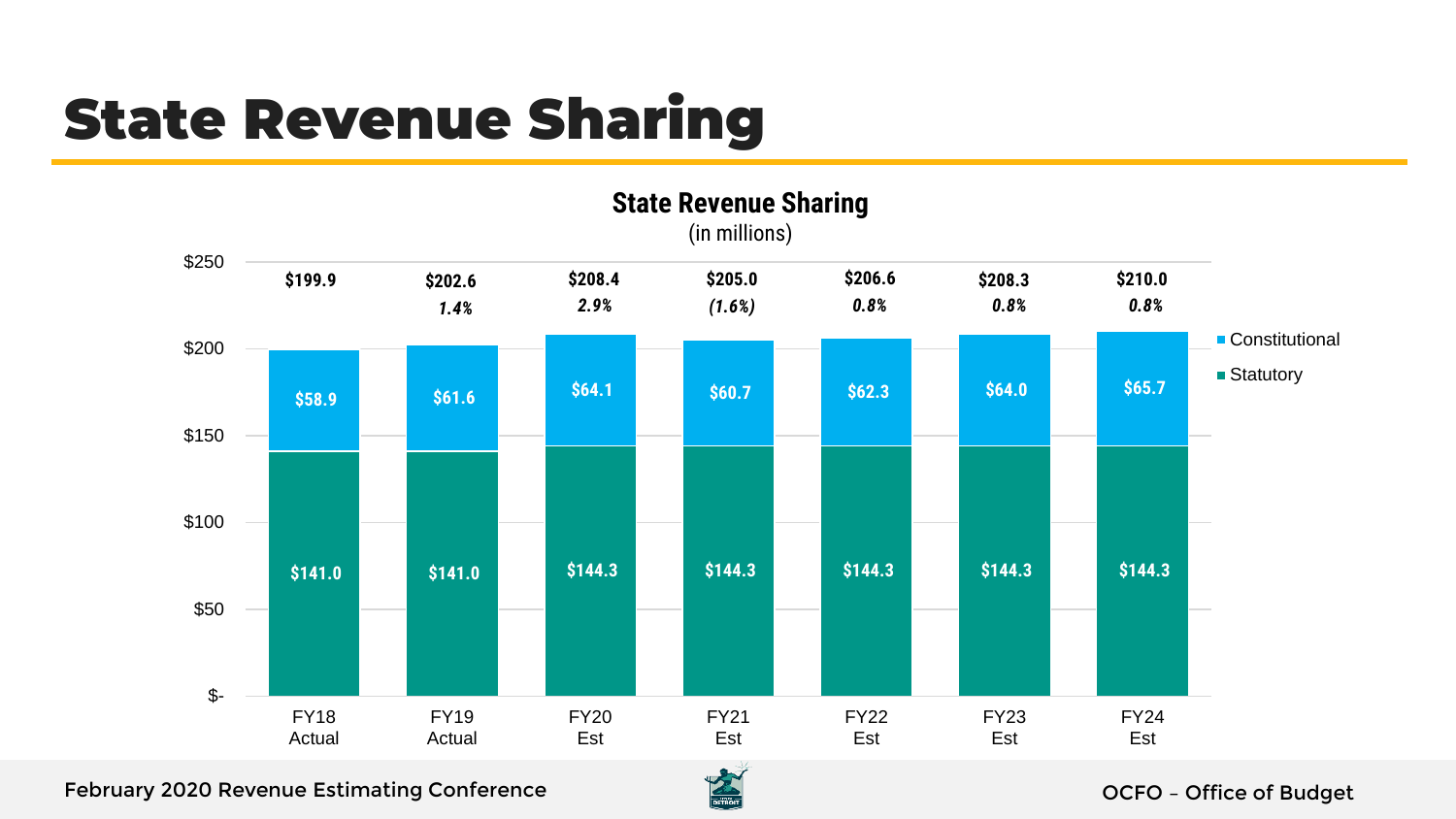# Wagering Tax



February 2020 Revenue Estimating Conference **OCFO** – Office of Budget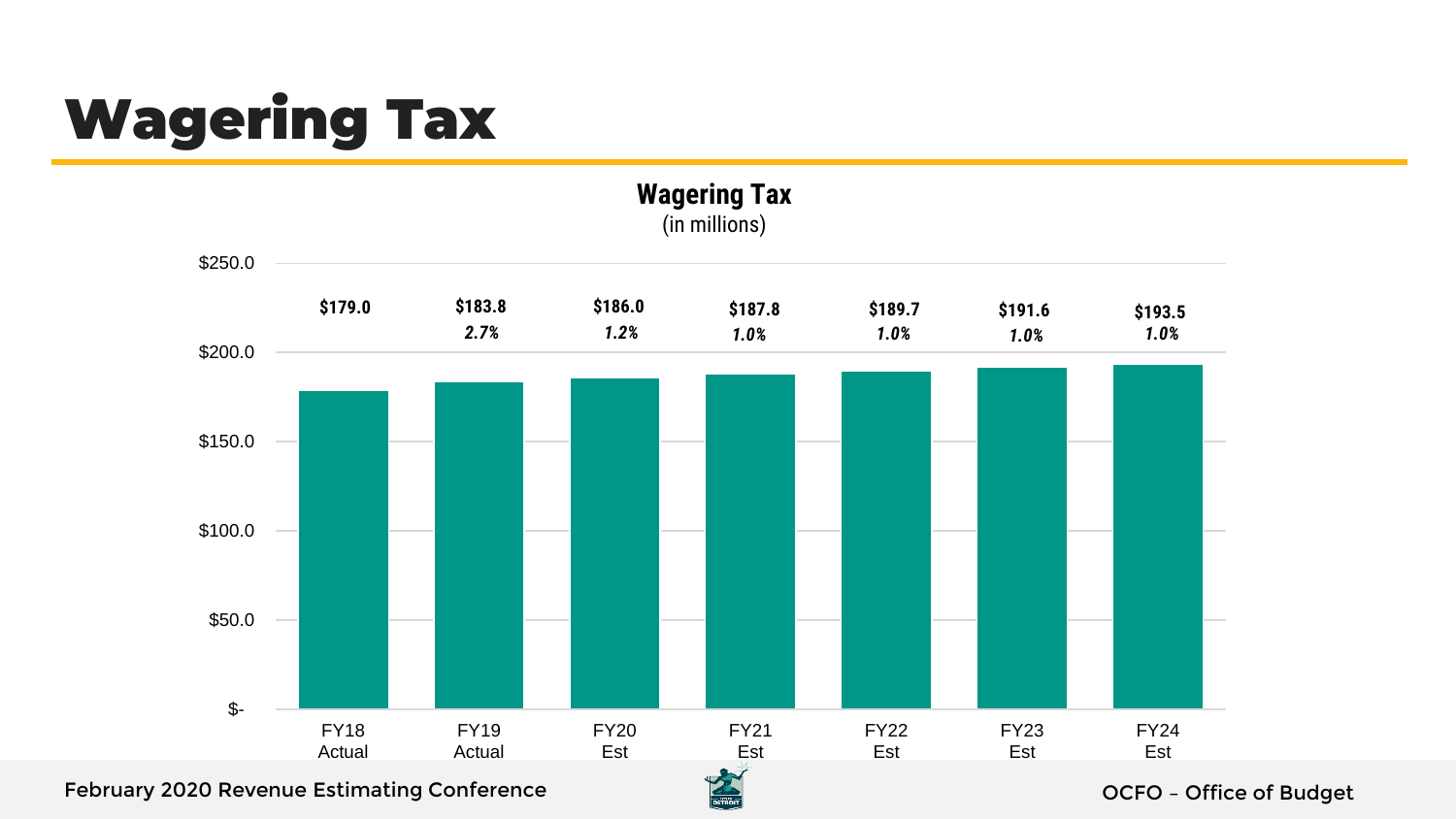## Utility Users Tax



**Utility Users Tax** (in millions)

#### February 2020 Revenue Estimating Conference **OCFO** – Office of Budget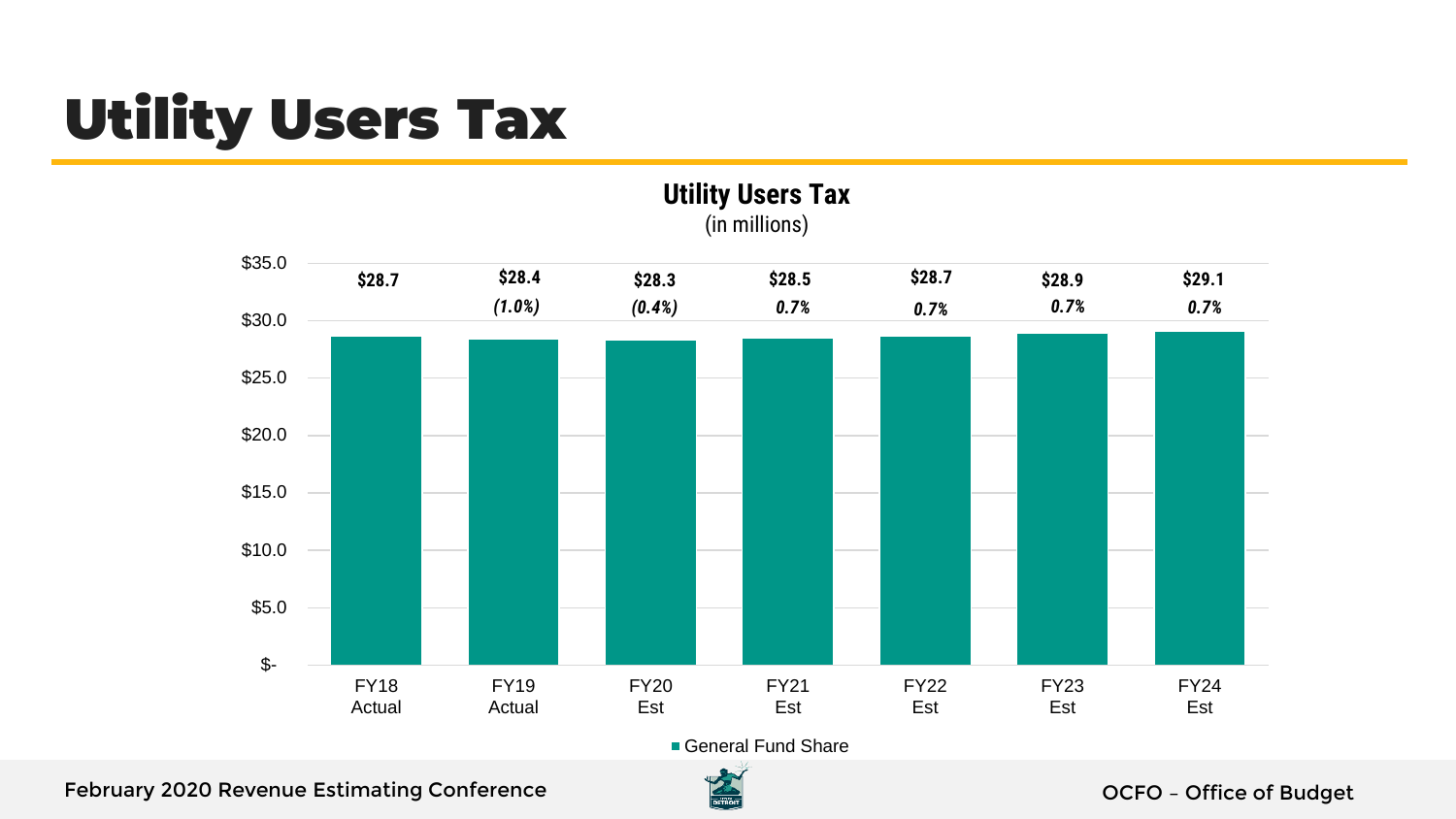## Departmental & Other Revenues



- Other (Below \$10m)
- Licenses, Permits and Inspection Charges
- **Fines. Forfeits and Penalties**
- Other Taxes, Assessments, and Interest
- **Sales & Charges for Services**

\* All years have been adjusted to exclude \$27M of interfund reimbursements and passthrough contributions that will no longer be categorized as revenue but were previously.

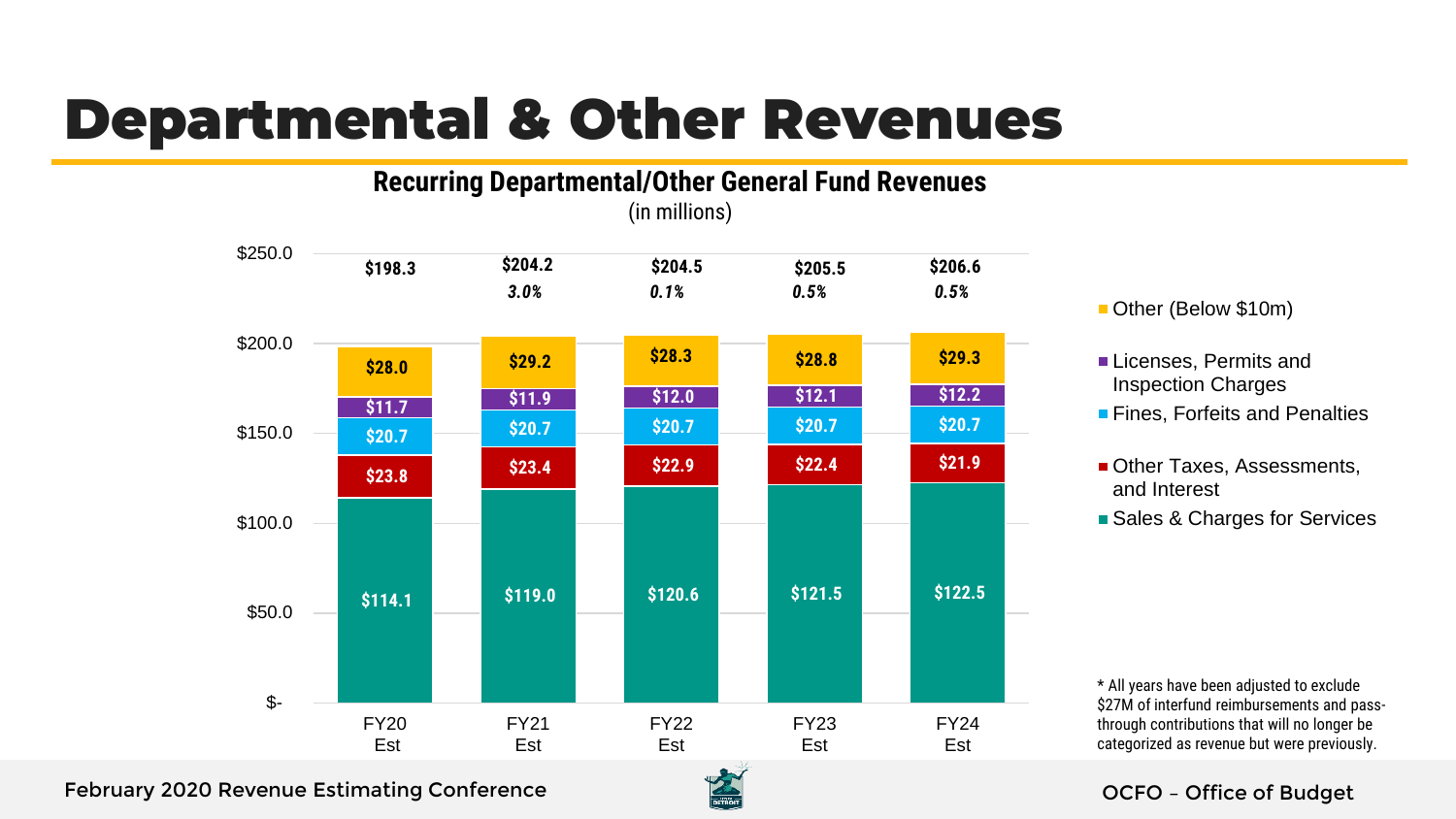## Non-General Fund Revenues



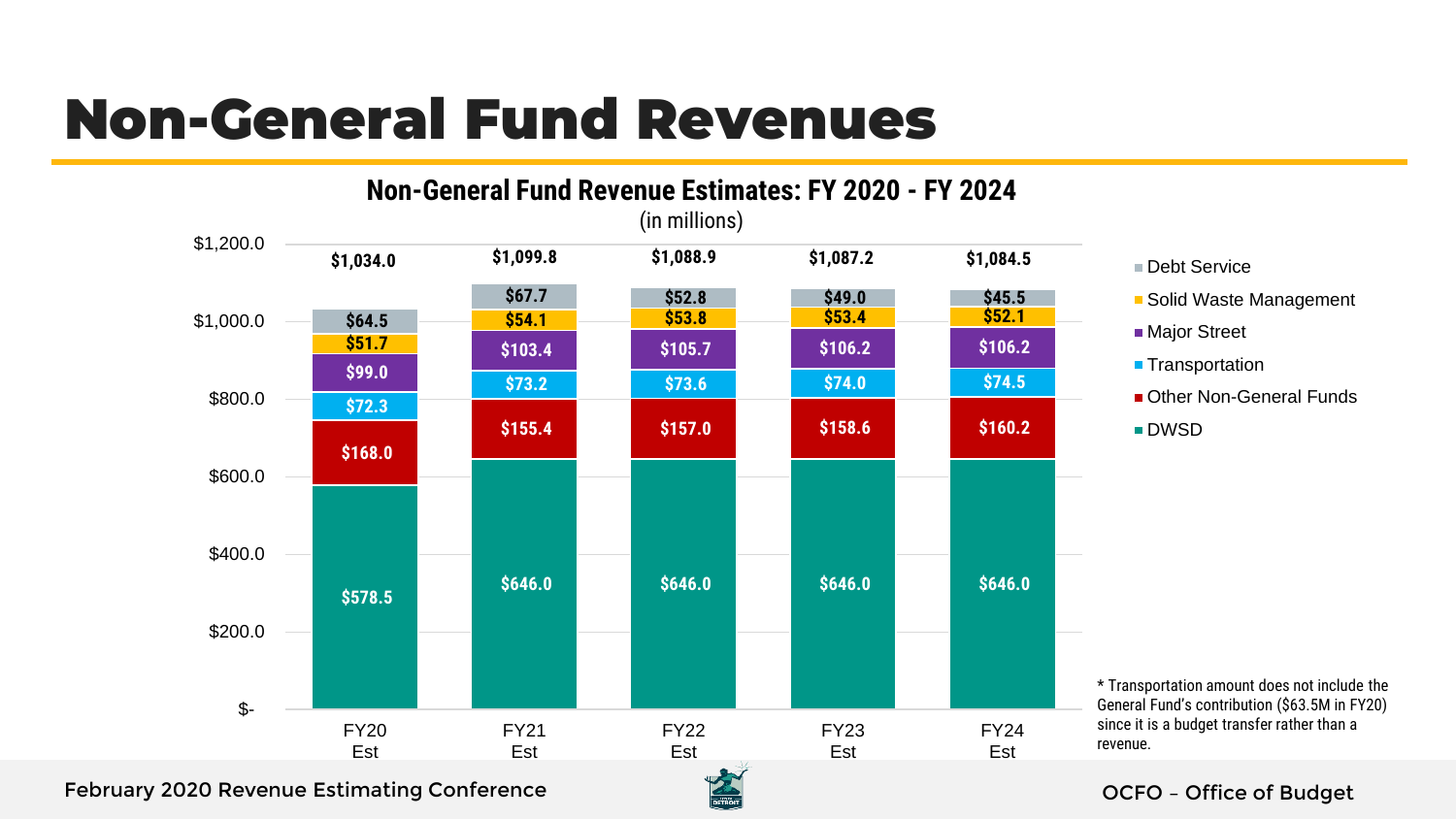# Budget Reserve (Rainy Day Fund)

- State law requires the City of Detroit to maintain a General Fund reserve of no less than 5% of the projected expenditures for the fiscal year.
- The FY 2020 Adopted Budget provides for an ending reserve balance of \$107.3M, or nearly 10% of projected expenditures.
- Additional budget reserves allow the City to better manage economic and revenue risks.
- Goal is to reach 15% of projected expenditures within the next 2 years.